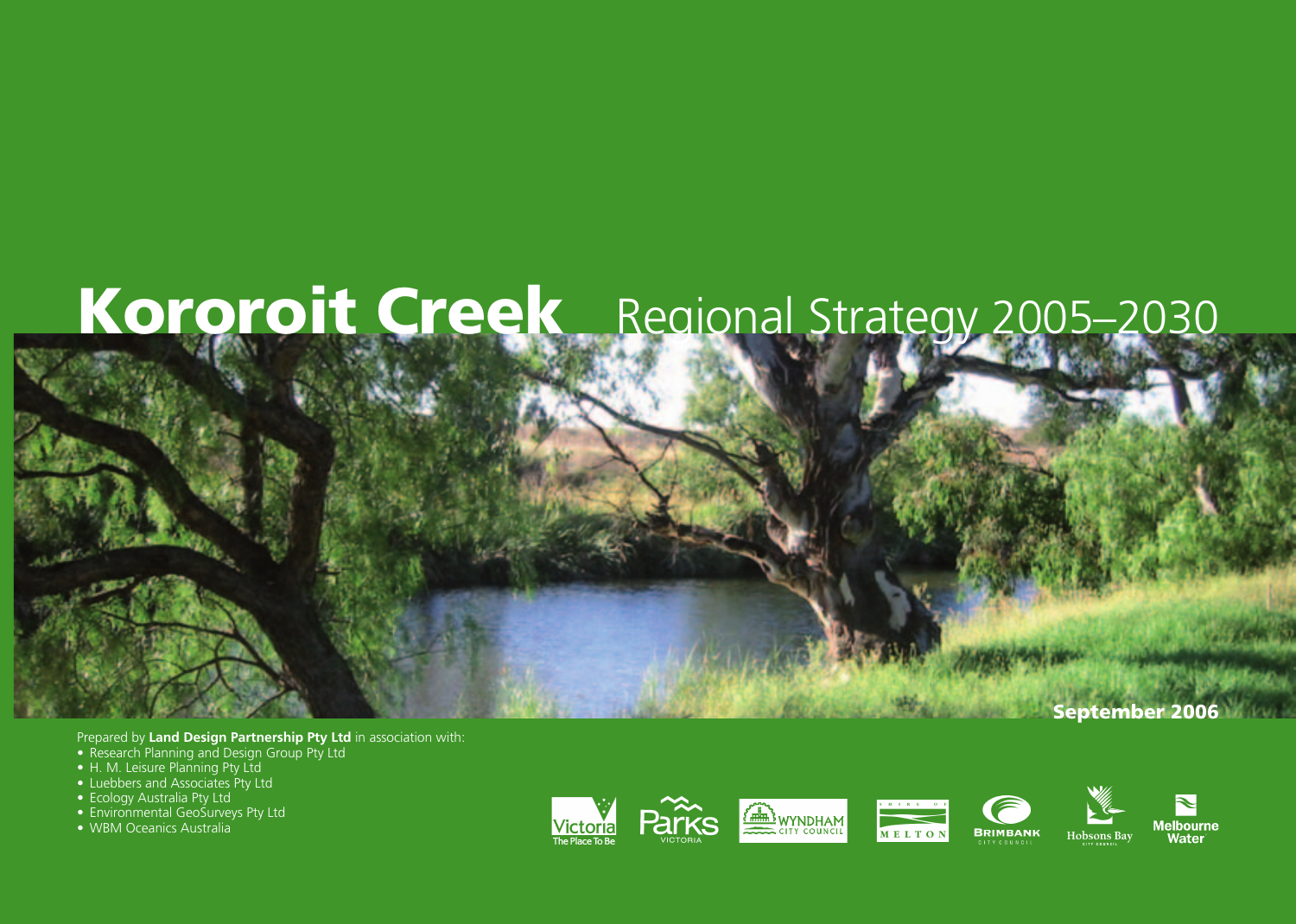# **(i) Executive Summary**

Kororoit Creek is a major natural asset of Melbourne's western region, winding its way from its headwaters at Mount Aitken, Deverall Hill and Beattie Hill to enter Port Philip Bay at Altona 81 kilometres downstream.

The Kororoit Creek Regional Strategy 2005–2030 covers approximately half of the catchment, from Holden Road in Toolern Vale to where it enters Port Phillip Bay in Altona – a linear distance of more than 40 kilometres. North of Holden Road, the creek has two branches that flow down from the volcanic hills around Mount Aitken in Gisborne South, in the Shire of Macedon Ranges. The Strategy does not look at these northern branches in detail but they are considered within the overall context of the report.

Kororoit Creek corridor in the study areas passes through four municipalities; Melton, Brimbank, Wyndham and Hobsons Bay and a variety of different land-uses including rural grazing land, new and established residential areas, industrial and commercial uses as well as significant flora and fauna reserves.

Previous studies have looked at small sections of the creek but never before has an integrated strategy been developed for a large part of the creek corridor. The Kororoit Creek Regional Strategy 2005–2030 summarises these background reports and includes a new, detailed analysis of the creek corridor addressing subjects such as biodiversity, planning controls, waterway management, trails and recreation, landscape character, cultural heritage and geomorphology.

The Strategy provides a planning framework for the Kororoit Creek corridor over the next 25 years and is underpinned by a number of guiding principles.

The following strategic actions are recommended to guide the protection and enhancement of the Kororoit Creek corridor.

### **Biodiversity**

Strategy recommendations:

- introduce Planning Scheme amendments to help protect biodiversity and geomorphic values of the waterway corridor;
- protect native vegetation on public and private land;
- include land with high vegetation values in the new regional park west of Caroline Springs;
- continue to collect data about key species to assist their management and habitat needs;
- continue to manage weed and pest animals; and
- review management plans for coastal and estuarine areas in Altona.

### **Environmental Condition Improvement Works**

Strategy recommendations:

- complete waterway rehabilitation projects as set out in Melbourne Water's Kororoit Creek Waterway Management Activity Plan;
- continue to implement indigenous revegetation programs;
- develop masterplans for priority sites to generate additional revegetation;
- revegetate rural areas through extension of Melbourne Water's Steam Frontage Management Program;
- continue to implement and review municipal Stormwater Management Plans to reduce litter and promote Water Sensitive Urban Design; and
- restrict dams on tributaries to protect stream flows.

### **Development of an Open Space Network**

Strategy recommendations:

- complete a continuous shared trail along Kororoit Creek from the proposed regional park west of Caroline Springs to the Altona Coastal Park, particularly addressing existing gaps in the trail system;
- plan for the development of the regional park west of Caroline Springs and its integration with the Kororoit Creek corridor;
- develop links between the Kororoit Creek trail and other trails where required; and
- prepare plans for district parks within urban areas to add value to the overall corridor.

### **Conservation of Cultural Heritage**

Strategy recommendations:

- protect the cultural heritage values of the Kororoit Creek corridor through improving knowledge of the heritage inventory;
- develop heritage site management plans; and
- install heritage signage at key sites.
- to work with relevant indigenous groups in protecting and managing Aboriginal cultural heritage values.

### **Waterway Management**

### Strategy recommendations:

- encourage Water Sensitive Urban Design in new and infill developments in the catchment;
- ensure drainage connections are visually unobtrusive and provide for soft engineering treatments;
- continue to implement key waterway rehabilitation projects as identified in the Kororoit Creek Waterway Management Activity Plan and seek value-adding projects with Councils; and
- prepare plans and undertake actions to ensure significant escarpments and stream pools are protected and actively managed.

### **Landscape Character**

Strategy recommendations:

- seek inclusion of significant landscapes in upper reaches in Planning Scheme amendments; and
- protect and enhance landscape values through sympathetic vegetation management, especially for downstream areas such as Wide Bend, Cherry Lake and Altona Coastal Park.

For the purposes of this Strategy, the creek corridor is divided into nine different reaches, each with different issues and opportunities. Specific strategies are proposed to tackle issues within each of these reaches.

### Reach One – Melton Rural

• Assess priorities for Melbourne Water's Stream Frontage Management Program as it expands into the upper reaches of Kororoit Creek.

### Reach Two – Rockbank Rural

- Ensure proposed Planning Scheme amendments include protection of the wide alluvial flood plain upstream of Beattys Road; and
- Ensure planning of the new regional park west of Caroline Springs includes appropriate connection to the Kororoit Creek corridor.

### Reach Three – Caroline Springs New Residential

- Plan for Kororoit Creek trail connections and integration with other trails; and
- Establish future open space nodes at the Caroline Springs Boulevard Bridge and Westwood Drive as part of planned trail.

### Reach Four – Deer Park

- Assess heritage overlay potential for Bullum Bullum Reserve and the Neale Road ford; and
- Construct a trail to connect Davitt Drive to Rockbank Middle Road, build footbridges to connect Isabella Williams Reserve to Burnside, and construct a trail between Opie Road to Bullum Bullum Reserve.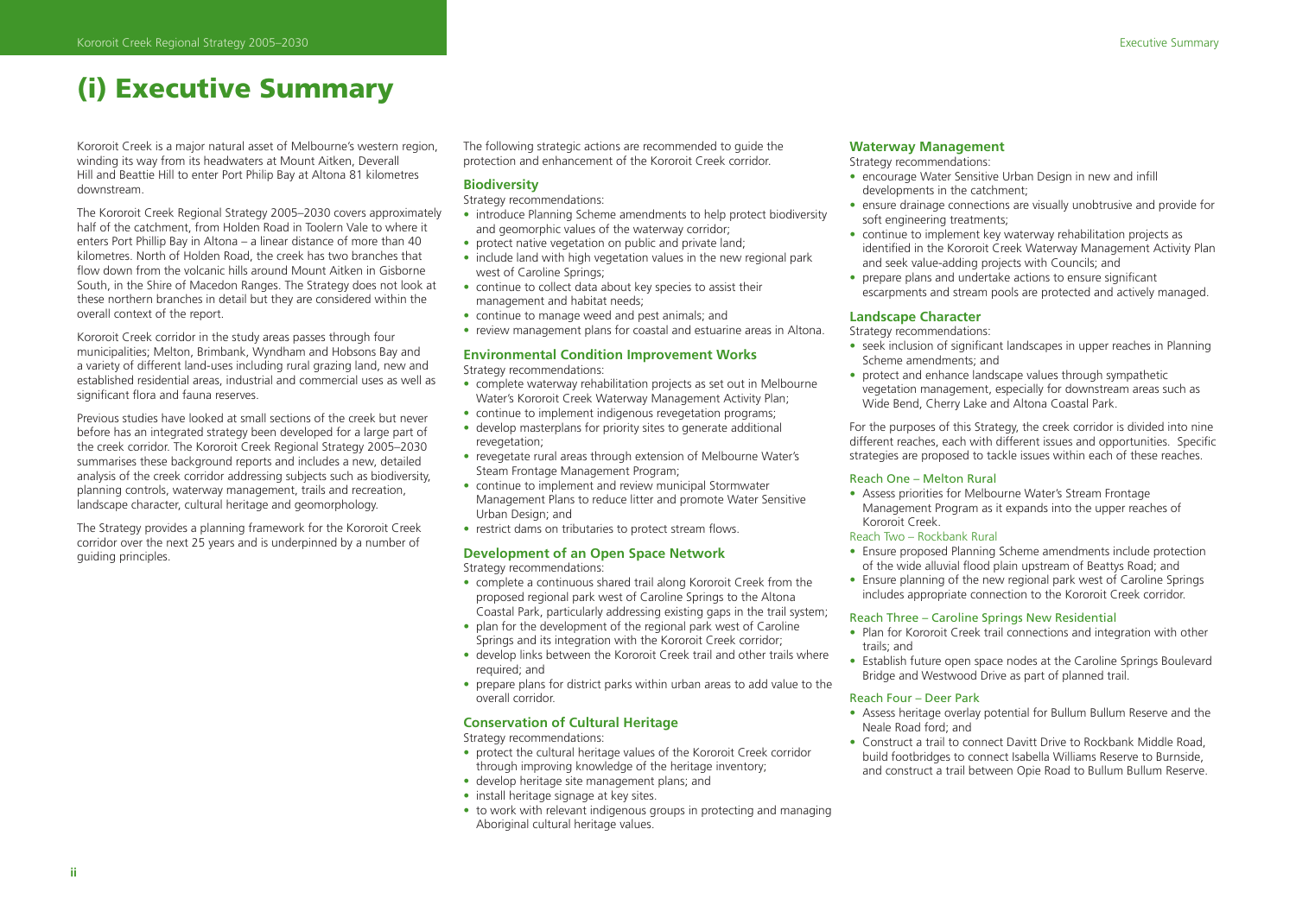### Reach Five – Cairnlea New Residential

- Investigate application of heritage overlay for dry stone walls, former quarry area and ford; and
- Complete sections of a trail to link Station Road and Western Highway and plan for other secondary connections to activity areas in the local catchment.

### Reach Six – Orica

- Undertake flora and fauna values assessment and archaeological/ heritage investigations as part of any future development of the Orica site; and;
- Seek to construct a shared trail through the Orica site as part of any future development proposal ensuring connection between Station Road and More Park.

### Reach Seven – Sunshine Residential

- Construct footbridges at Ardeer Reserve and Buckingham Reserve; and
- Plan for connections to the Collenso Street powerline trail across Rideway Parade from the proposed trail crossing at Selwyn Park and from Learmonth Crescent to the existing pipe bridge in Brooklyn. Incorporate these changes into the proposed Federation Trail

### Reach Eight – Brooklyn/Altona Industrial

- Ensure the Kororoit Creek Trail links the proposed Federation Trail with the Hobsons Bay Coastal Trail; and
- Establish the G J Hosken Reserve as a major recreation node.

### Reach Nine – Altona Coastal / Wetlands

- Identify saltmarsh degradation processes, including the impacts of recreation and devise appropriate responses;
- Ensure the creation of a safe connection of the Kororoit Creek Trail from north of Kororoit Creek Road to Cherry Lake and the Bay Trail.

The Kororoit Creek Regional Strategy 2005–2030 will ensure the creek corridor is protected and improved, with a range of actions to guide and assist Local and State Government agencies, as well as local Friends groups. These actions will address issues relating to bio-diversity, planning, landscape, recreation, heritage and waterway management.

# Executive Summary **Executive Summary Access 2005–2030 Executive Summary Access 2005–2030**

**iii**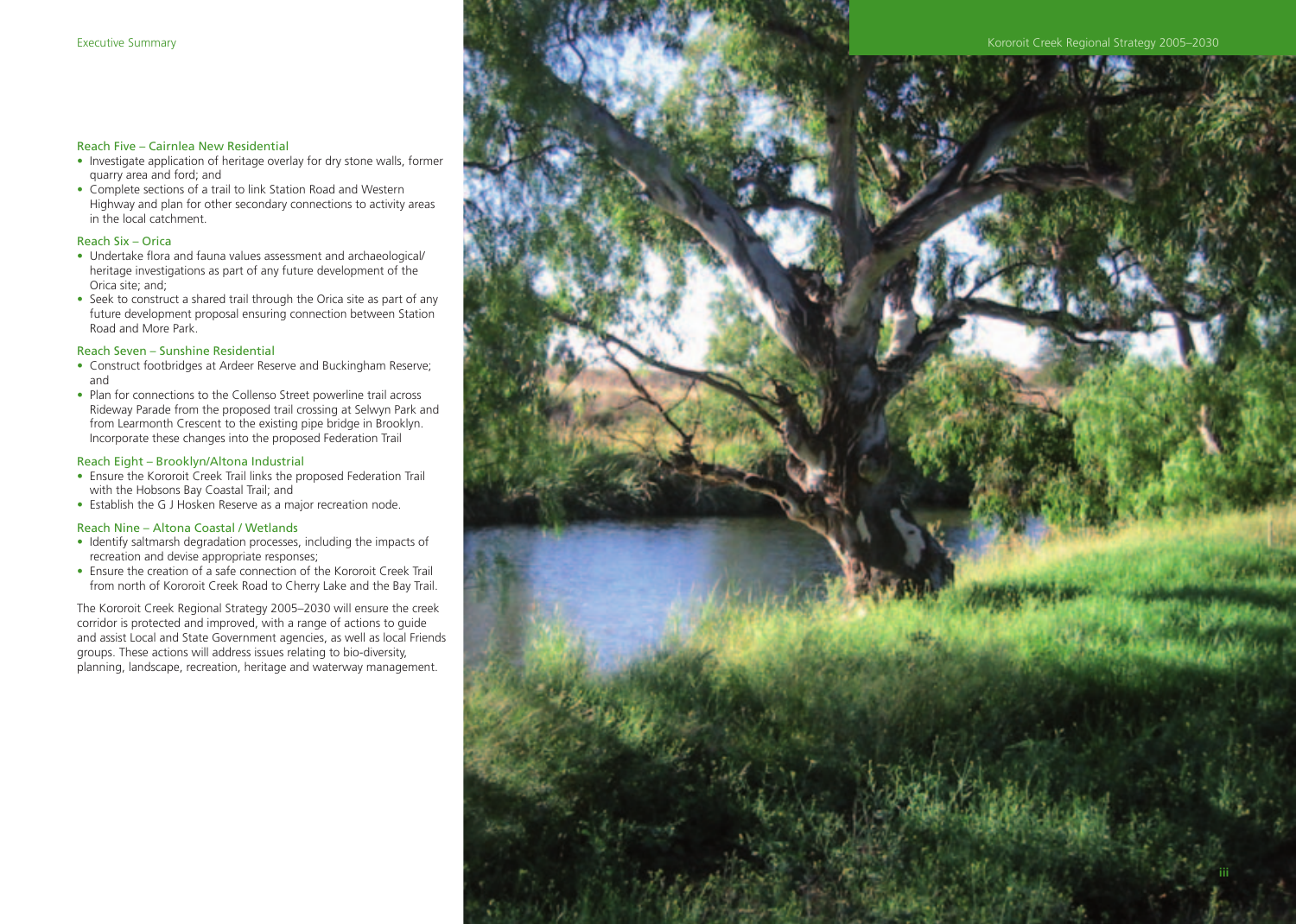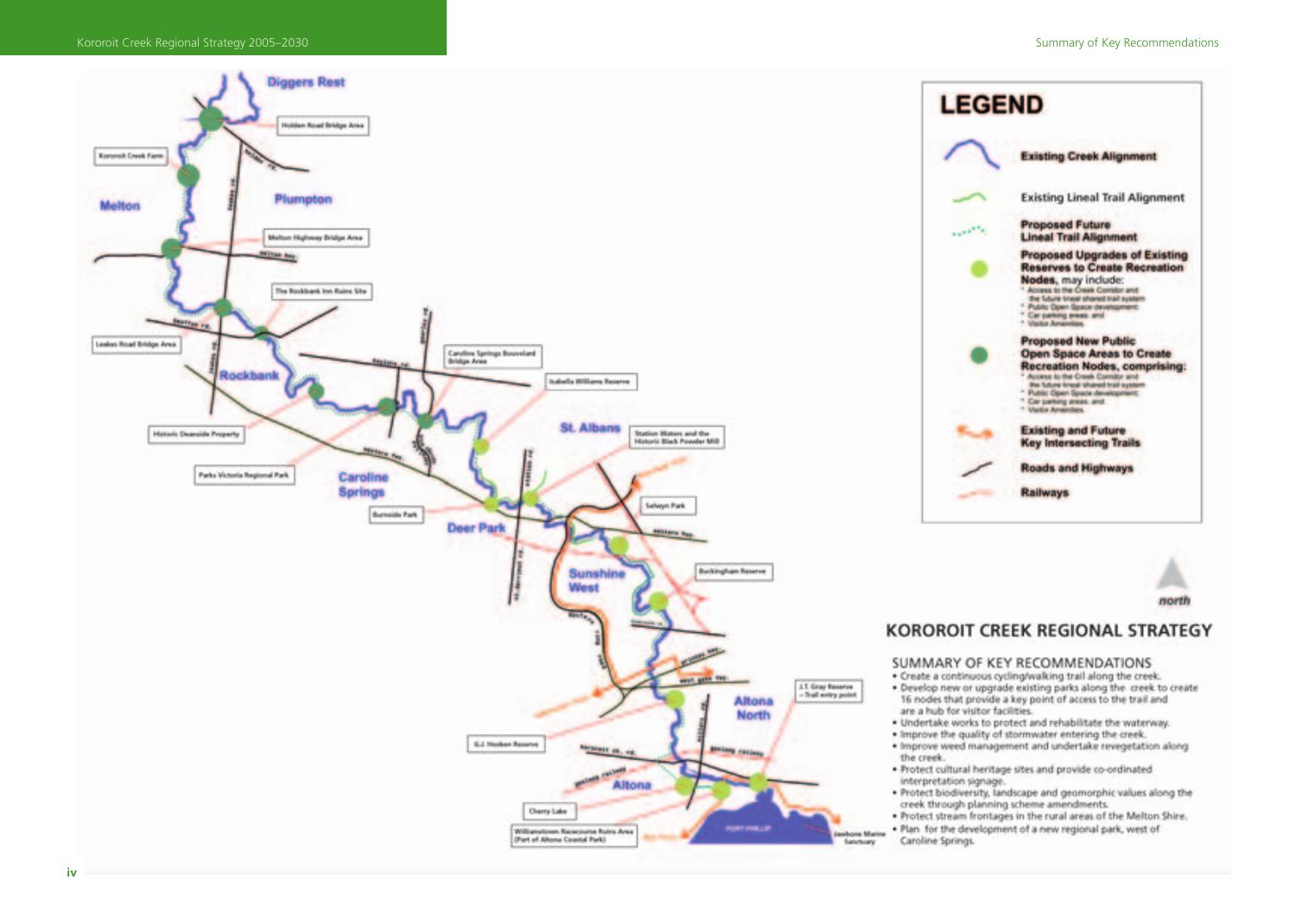# **(ii) Acknowledgements**

The project group would like to thank all of the organisations and individuals who provided knowledge and input throughout the preparation of the Kororoit Creek Regional Strategy 2005–2030.

In particular we thank Geoff Mitchelmore and representatives of the various Friends Groups associated with the creek who provided invaluable assistance in the identification of issues along the waterway as well as inspiring us with their passion to see the creek revitalised.

We also thank Jason Summers for conducting a highly informative guided tour of the creek for the consultant team and Steering Committee members.

The contributions from the many stakeholders, combined with the research undertaken by the consultant team, provided the basis for setting the directions of this strategy.

The Project Steering Group would like to thank everyone who attended the community workshops in March 2006, and those who provided feedback and made submissions to the draft strategy. The Project Steering Group has considered all the submissions, which have provided valuable guidance in the completion of the strategy.

### **Project Steering Group**

| Julie Hallyburton | Department of Sustainability and Environment. |
|-------------------|-----------------------------------------------|
| Sue Hadden        | Department of Sustainability and Environment. |
| David Taylor      | Melbourne Water                               |
| Dianne Carra      | Parks Victoria                                |
| Andrew Shannon    | Hobsons Bay City Council                      |
| Clare Johnston    | Hobsons Bay City Council                      |
| Nick Mann         | Brimbank City Council                         |
| Renae Clark       | Melton Shire Council                          |
| Dean Ellis        | Wyndham City Council                          |
|                   |                                               |

### **Former Project Steering Group Members**

| Wyndham City Council                          |
|-----------------------------------------------|
| Department of Sustainability and Environment. |
| Brimbank City Council                         |
| previously Melton Shire Council               |
| Wyndham City Council                          |
| Melbourne Water                               |
| Parks Victoria                                |
| Parks Victoria                                |
|                                               |

### **Local Community Groups Consulted**

|                | Geoff Mitchelmore Friends of Lower Kororoit Creek. |
|----------------|----------------------------------------------------|
| Elio Comello   | Habitat Trust                                      |
| Megan Hewitt   | Friends of Kororoit Creek                          |
| Justin Weaver  | Friends of Altona Coastal Park                     |
| Olwen Ford     | Friends of the Black Powder Mill                   |
| Norman Carlton | Friends of the Black Powder Mill                   |
| Sue Oldfield   | Rockbank Landcare Group                            |
| Daryl Ackers   | Melton Environment Group                           |
|                |                                                    |

| <b>Other Stakeholders and Individuals Consulted</b>                 |                                                   |  |  |  |
|---------------------------------------------------------------------|---------------------------------------------------|--|--|--|
| Stephen Compton                                                     | Spokesperson, Bunurong Land Council               |  |  |  |
| Allan Wandin                                                        | Spokesperson, Wurundjeri Tribe Land               |  |  |  |
|                                                                     | Compensation & Cultural Heritage Council Inc      |  |  |  |
| Annette Xiberras                                                    | former Kulin Nation Manager                       |  |  |  |
| John Shaw                                                           | Altona Memorial Park                              |  |  |  |
| Colin Hocking                                                       | Victoria University, St. Albans.                  |  |  |  |
| Steve Parker                                                        | Department of Sustainability and Environment.     |  |  |  |
| lan Wilson                                                          | Department of Sustainability and Environment.     |  |  |  |
| Louise Kerferd                                                      | Melbourne Water                                   |  |  |  |
| Sam Pirotta                                                         | VicRoads                                          |  |  |  |
| Bart Sbeghen                                                        | Bicycle Victoria                                  |  |  |  |
| <b>Bill Crowe</b>                                                   | Orica                                             |  |  |  |
| Graham Dear                                                         | Brimbank City Council                             |  |  |  |
| Lyn Morling                                                         | <b>Brimbank City Council</b>                      |  |  |  |
| Ray Martin                                                          | <b>Brimbank City Council</b>                      |  |  |  |
| Carl Safstrom                                                       | <b>Brimbank City Council</b>                      |  |  |  |
| Chris Adams                                                         | VicRoads                                          |  |  |  |
| Jeremy Minter                                                       | Delfin Lend Lease                                 |  |  |  |
| Peter O'Toole                                                       | Caroline Springs Residents Association            |  |  |  |
| Ashley Pittard                                                      | Melton Shire Council                              |  |  |  |
| Adam Boyle                                                          | Melton Shire Council                              |  |  |  |
| David Moloney                                                       | National Trust                                    |  |  |  |
| Mark Tenner                                                         | Hobsons Bay City Council                          |  |  |  |
| Liza McColl                                                         | Hobsons Bay City Council                          |  |  |  |
| Ron Butter                                                          | Team Leader Traffic and Transport, Hobsons Bay    |  |  |  |
| Graeme Quinn                                                        | Urban Regional Land Corporation, Cairnlea Project |  |  |  |
| John McGuckin                                                       | Streamside Research                               |  |  |  |
| Sally Jeavons                                                       | @leisure, recreation and tourism planners.        |  |  |  |
| Kate Barry                                                          | Victoria University                               |  |  |  |
| Helena Lindorff                                                     | Shire of Moorabool                                |  |  |  |
| Valentino Stajsic                                                   | National Herbarium of Victoria                    |  |  |  |
| Peter Tucker                                                        | City of Boroondara                                |  |  |  |
| Carlo de la Antonio de la Alega del calendario de la contrata del c |                                                   |  |  |  |

## **Submitters to the draft strategy**<br>Rhonda Bovle Department of Sus

| Rhonda Boyle      | Department of Sustainability and Environment  |
|-------------------|-----------------------------------------------|
| Dianna Carra      | Parks Victoria                                |
| Elio Comello      | Habitat Trust                                 |
| Edena Critch      | Parks Victoria                                |
| Joy Elley         | Aboriginal Affairs Victoria                   |
| Frank Ford        | Sunshine and District Historical Society Inc. |
| Olwen Ford        | Friends of the Black Powder Mill Inc.         |
| Bob Harrison      | Friends of Altona Coastal Park                |
|                   | Angelo Kourambas Hobsons Bay City Council     |
| Sally MacPherson  | Toolern Vale LandCare Group                   |
| Nick Mann         | <b>Brimbank City Council</b>                  |
| Geoff Mitchelmore | Friends of Kororoit Creek                     |
| David Taylor      | Melbourne Water                               |
| Aneta Todorovska  | Individual submission                         |
| Gavin Wright      | Brimbank Users Group (BrimBUG)                |

The Kororoit Creek Regional Strategy has been prepared in consultation with a range of stakeholders and community representatives.

The Strategy can be downloaded the Department of Sustainability and Environment website at **www.dse.vic.gov.au/planning**

Hard copies of the Strategy are also available to read at the main offices of Hobsons Bay City Council, Brimbank City Council, the Shire of Melton and Wyndham City Council.



*Figure 1: Kororoit Creek in the Shire of Melton (above)*

*Figure 2: Selwyn Park Swimming Hole, Sunshine (below left) Figure 3: Selwyn Park Swimming Hole, Sunshine (below right)*